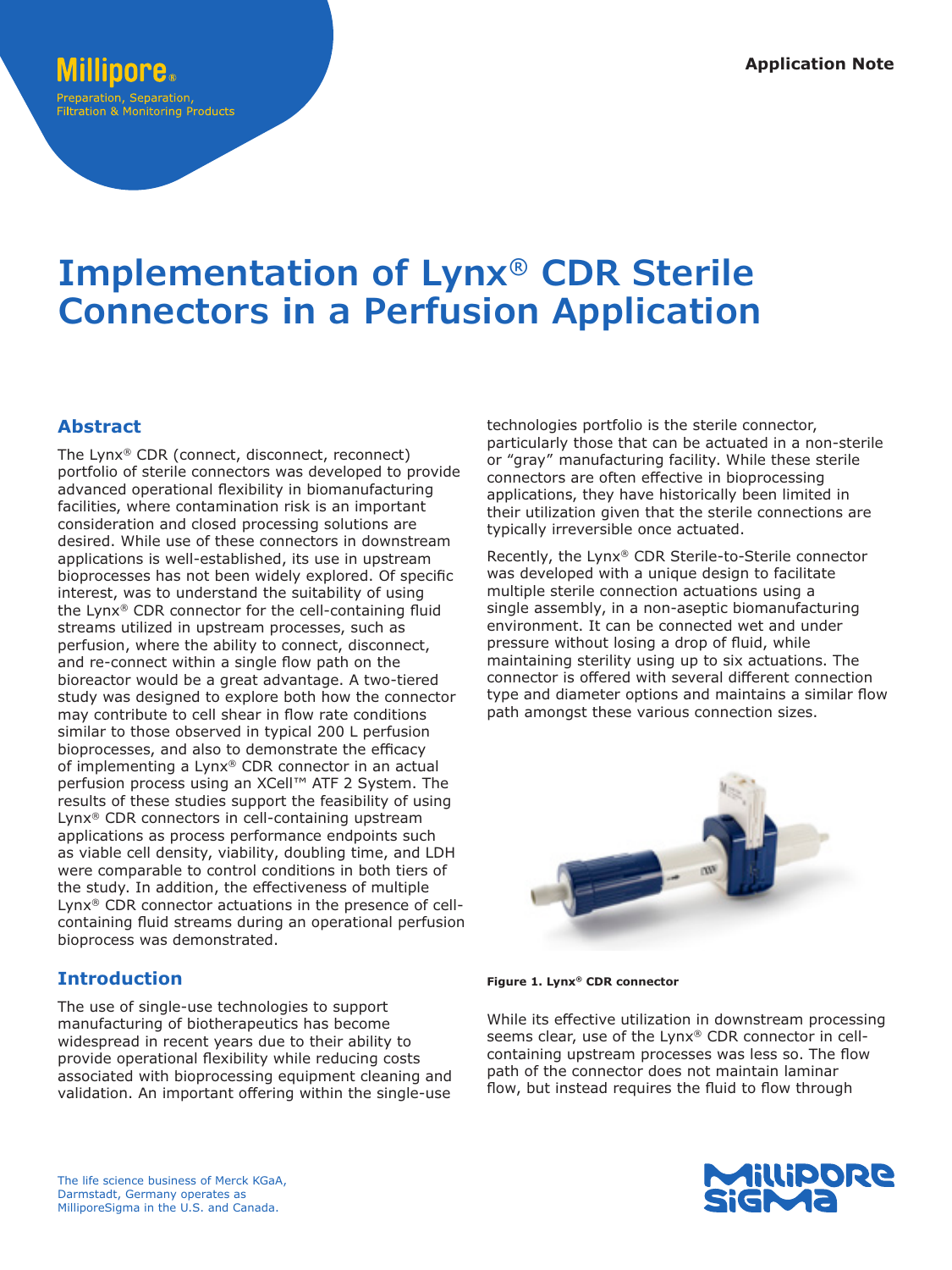apertures and around a stainless-steel spring within the assembly. Because this flow environment can potentially generate turbulent fluid flow, the impact of exposing cell-containing fluid to this flow path was not clear. This study was designed and conducted in order to characterize the response of cells in upstream bioprocess fluid streams where Lynx® CDR connectors were utilized.

## **Application**

Two related aspects of upstream bioprocessing have recently been significant process development focal areas: closed processing and perfusion applications. The basis of closed processing relies on eliminating (or minimizing) manual manipulations of cells during the process of seed train expansion to a production bioreactor. The premise of this application utilizes very high cell density cell banks that can inoculate small volume bioreactors directly from a thawing procedure and expanding high cell density and high cell viability cultures. When conducted effectively, closed processing both accelerates seed train expansion processes, and also mitigates upstream bioprocessing contamination risks by minimizing manual cell manipulations and transfers from a biological safety cabinet to a bioreactor, which requires cell handling by laboratory and/or production facility personnel.

Similarly, perfusion applications rely on the set up and maintenance of a bioreactor system where the rate of cell-free harvest is essentially matched with the rate of fresh media addition. Utilization of a perfusion application facilitates continuous processing, where a recombinant product of interest is separated from the rest of the bioreactor contents, enabling it to either be processed in real time (as it is generated), or pooled for subsequent batch purification. As with closed processing, the perfusion mode of bioreactor production can not only mitigate process contamination risk by extending process durations but can also significantly improve efficiency by facilitating greater total amount of recombinant product per unit of upstream bioprocessing time.

In both closed processing and perfusion applications, operational flexibility is often desired. For instance, cell retention devices (CRDs) used during perfusion operations can either foul or contribute unacceptable levels of product sieving, particularly when the process yields very high cell densities (and correspondingly high levels of cellular debris), and/or when these processes are extended over long durations. Conventional solutions often limit the duration and/or achievable cell density targets during a process run where the CRD can maintain acceptable performance. Alternatively, replacement of the Lynx® CRD during a process is sometimes considered, but this process can introduce unacceptably high contamination risks, or require manifolds of increased complexity. In summary, a solution for more effective bioprocessing tools has long been sought to accommodate safe and effective gray space manipulations in upstream bioproduction facilities.

When the Lynx® CDR sterile connector was designed, its use in multiple upstream and downstream bioprocessing applications was anticipated. Utilization of this connector in the downstream operating space was anticipated to be relatively straightforward given validation of the sterility claim over several actuations, and its use in relatively clean fluid streams was minimally impacted by potentially turbulent flow through the device. Conversely, suitability of the use of the Lynx® CDR sterile connector in upstream bioprocessing applications was less clear, given that these fluid streams can potentially contain large concentrations of mammalian cells with potential susceptibility to mechanical shear stress in non-laminar liquid flow prevalent when these connectors are utilized.

It has been well-documented that mammalian cells, including Chinese hamster ovary (CHO) cells, which are very commonly used in biotherapeutics production, can be susceptible to mechanical shear.<sup>1</sup> When exposed to shear, the plasma membranes of CHO cells can lose their integrity, resulting in loss of their intracellular homeostatic environment, which can cause a loss of cellular viability, recombinant protein secretion productivity, or both.

The goal of this study was to understand CHO cell shear susceptibility when grown in the presence of the Lynx® CDR connector in the cell flow path. More specifically, two parallel experimental evaluations were conducted. Firstly, cells were grown in typical growth conditions using a 20 L glass bioreactor (19 L working volume) that had been modified to incorporate a tubing loop containing a pair of Lynx® CDR connectors. This set up was employed in order to assess a basic feasibility baseline related to fluid flow rates and frequencies (rates) of cell exposure to potential shear conditions in the Lynx® CDR connector under flow conditions typically required to accommodate a 200 L perfusion bioreactor process.



Figure 2. Schematic depiction of a perfusion set up in bioreactors. The bioreactor is fed with fresh media at the same rate at which spent media is removed. A cell retention device is used to separate spent media from cells in the bioreactor generating the recombinant product. In some applications, cell bleeds are periodically conducted to maintain operational control within the bioreactor.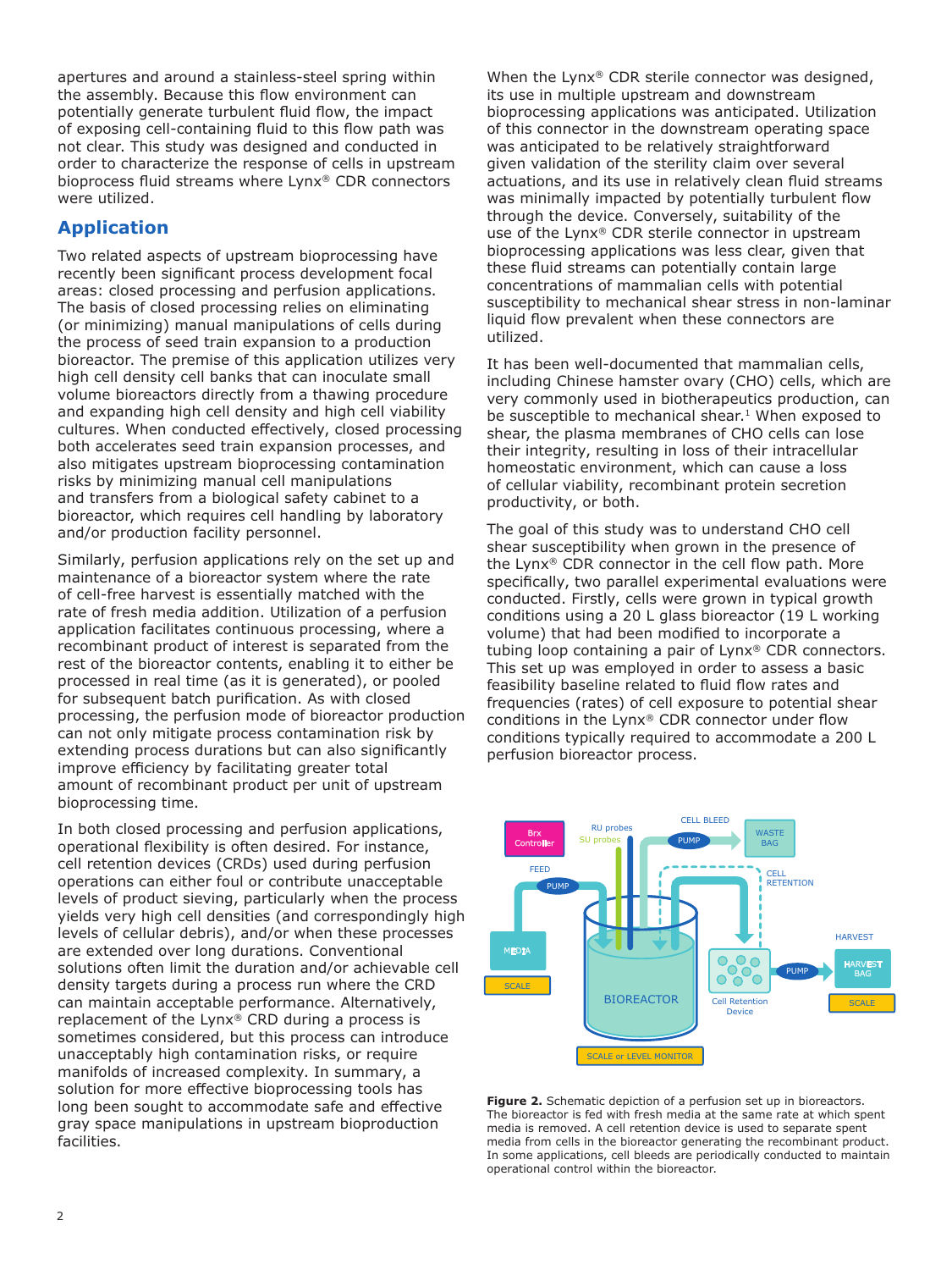

Figure 3. The Lynx® CDR Connector flow path diagram. Note that the diagram depicts fluid flow from right to left. Fluid movement occurs around internal components within the actuated device; it is not strictly a straight through path.

In the second experimental evaluation, CHO cells were grown in a 20 L (10 L working volume) perfusion bioreactor process utilizing an XCell™ ATF 2 System which was connected, disconnected, and reconnected to the bioreactor system by a single Lynx® CDR connector several times during the trial. This parallel study was conducted to demonstrate how the use of the Lynx® CDR connector in the cell-containing fluid flow path could deliver comparable results to a perfusion bioreactor set up which used welded tubes only, and to evaluate the potential to facilitate cell retention device replacement *in situ* while maintaining sterility in a cell-containing flow path after multiple actuations were performed.

## **Study Design**

Two parallel studies were designed and executed to both evaluate the contribution (or lack thereof) of the Lynx® CDR connector to mechanical cell shear, and also to determine the feasibility of using the Lynx® CDR connector in a perfusion application where the connector is present in a cell-containing flow path.

#### **A. Evaluation of Mechanical Shear Exposure to CHO Cells in a Flow Loop**

In this study, a 20 L glass bioreactor (19 L working volume) connected to a Lynx® CDR connectorcontaining tubing loop was used to evaluate how cell shear generated by the Lynx® CDR connector flow path (Figure 3) would impact cell culture performance. The external tubing loop was also connected in line to a Levitronix® pump (PuraLev 600 SU pump, 3000 RPM, 16.5 LPM) in order to facilitate circulation of the cellcontaining fluid stream from the bioreactor and through the tubing assembly. Duplicate tubing assemblies were utilized in this study; differing only by the presence or absence of Lynx® CDR connectors. The loop lacking the Lynx® CDR connectors served as an experimental control.



**Figure 4.** Schematic depiction of the cell shear loop assembly employed for Study A. A tubing loop containing 2 Lynx® CDR Connector pairs was aseptically connected to a 20 L glass bioreactor. A Levitronix<sup>®</sup> pump was used to circulate a cell-containing fluid stream through the experimental system at 16.5 LPM.

The flow rate of cell-containing liquid stream through the external loop was controlled by a Levitronix® bearingless, magnetically coupled, centrifugal pump that has been designed specifically for low shear cell culture applications.2 Its operational setpoint of 3000 rpm was chosen based on historical experience which indicated this to be an acceptable speed having minimal impact on cell culture performance. The flow rate achieved at this set point, 16.5 LPM, is similar to that typical of a 200 L perfusion process using an XCell™ ATF 6 System.

This study sought to assess the initial feasibility of using the Lynx® CDR connectors in generic perfusion applications. Therefore, a pair of connectors, i.e. a set of 2 male-female couplings, were used to represent bioreactor configurations where a loop is required for connecting and operating the cell retention device. The 1.5" TC female connector was chosen as a "best case" option due to the least anticipated internal flow path constrictions. It was coupled with a ½" hose barb male connector in order to accommodate the tubing size used throughout the bulk of the tubing loop. The connected pairs were positioned in the loop in series, one with the fluid entering the female side first, the other entering the male side first, to ensure any pressure drop differences caused by flow direction could be accounted for (see Figure 4). A control study using a comparable length of tubing yet lacking the Lynx® CDR connectors was included in order to separate the contributions to cell shear made by the tubing and pump assembly versus the Lynx® CDR connectors. More specifically, a tubing loop consisting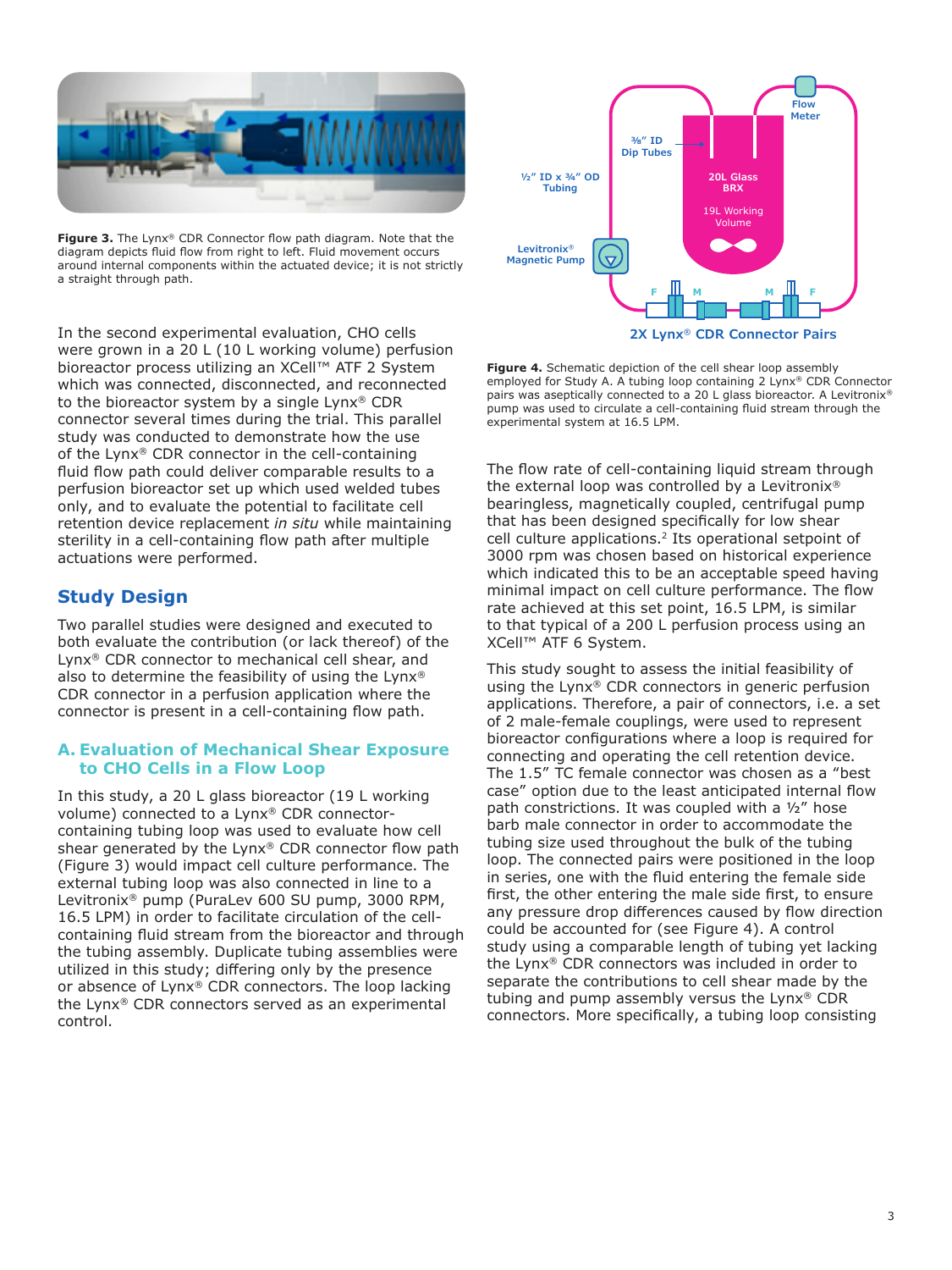of primarily ½" ID silicone tubing was connected via 2 x ⅜ inch dip tubes installed in the headplate of a 20 L glass bioreactor with a 19 L working volume. Using Equation 1 below the max wall shear rate through the tubing could be calculated. $1$  At the specified flow rate of 16.5 LPM, and considering the sections of the loop with 3/8 inch inner diameter dip tubes, the calculated max shear rate at the wall in the loop was 3241s<sup>-1</sup>. Although effects of exposure to max shear rates may vary for different cell lines and media compositions, this value falls in line with a suggested upper limit of exposure around 3000  $s^{-1}$  as reported in literature.<sup>3</sup>

## $γ_{max}$  = 32Q / πD

**Equation 1.** Shear rate equation for laminar flow in a capillary where γmax is the shear rate at the wall, Q is the volumetric flowrate through the tube and D is the inner diameter of the flow path tubing.<sup>1</sup>

#### **B. Evaluation of Lynx® CDR Connector Mechanical Shear Exposure to CHO Cells in a Perfusion Process**

In this study, a 20 L perfusion bioreactor was set up using an XCell™ ATF 2 System in conjunction with one Lynx® CDR connector in order to evaluate the feasibility of using these multi-use sterile connectors in a perfusion application.



**Figure 5.** Schematic depiction of the XCell™ ATF 2 System-based perfusion operation utilizing a Lynx® CDR Connector pair employed for Study B. The XCell™ ATF 2 System was sterilely connected to a 20 L glass bioreactor using the Lynx® CDR Connector, flexible tubing, and a submerged dip tube installed in the head plate of the bioreactor.

A 20 L glass bioreactor (10 L working volume) was connected to the XCell™ ATF 2 System using a Lynx® CDR connector, and operation in perfusion mode was conducted over 15 days at 1.5 LPM set point through the XCell™ ATF 2 System. An in-house proprietary CHO-S GS cell line expressing a human IgG monoclonal antibody was used to inoculate the bioreactor containing the chemically-defined ExCell® HD Advanced perfusion cell culture media.

Operational conditions used for both parts (A and B) of the study design are shown in the table below:

| <b>Process Variable</b>                    | <b>Value</b>                                                |                                                           |
|--------------------------------------------|-------------------------------------------------------------|-----------------------------------------------------------|
| Study Conducted                            | Study A: Lynx® CDR Connector<br>in External Loop            | Study B: Lynx® CDR Connector<br><b>Mediated Perfusion</b> |
| Bioreactor Volume                          | 20 L                                                        | 20 L                                                      |
| Working Volume                             | 19 L                                                        | 10L                                                       |
| Cell Line                                  | CHO-S                                                       |                                                           |
| Recombinant Protein                        | Human IgG                                                   |                                                           |
| Cell Culture Media                         | ExCell <sup>®</sup> HD Advanced Perfusion                   |                                                           |
| <b>Inoculation Density</b>                 | $0.3 - 0.8 \times 10^6$ cells/mL                            | $0.5 \times 10^6$ cells/mL                                |
| <b>Agitation Rate</b>                      | 350 RPM                                                     |                                                           |
| Temperature                                | $36.5 +/- 0.5$ °C                                           |                                                           |
| рH                                         | 7.0 +/- 0.05 (microsparge $CO2$ , 1M sodium carbonate pump) |                                                           |
| Dissolved Oxygen (% air saturation)        | 50% (air, O <sub>2</sub> cascade)                           |                                                           |
| Perfusion Device                           | N/A                                                         | XCell™ ATF 2 System                                       |
| Number of Lynx® CDR Connectors in Set up   | 2 Pairs                                                     | 1 Pair                                                    |
| Lynx® CDR Connector Type                   | 1.5" TC female with 1/2" male hose barb                     | 3/8" female hose barb with 3/8" male<br>hose barb         |
| Flow Rate through Lynx® CDR Connector      | 16.5 LPM                                                    | 1.5 LPM                                                   |
| Cell-Specific Perfusion Rate (pL/cell/day) | N/A                                                         | 50                                                        |

#### **Table 1.** Bioreactor operational conditions utilized in study design parts A and B.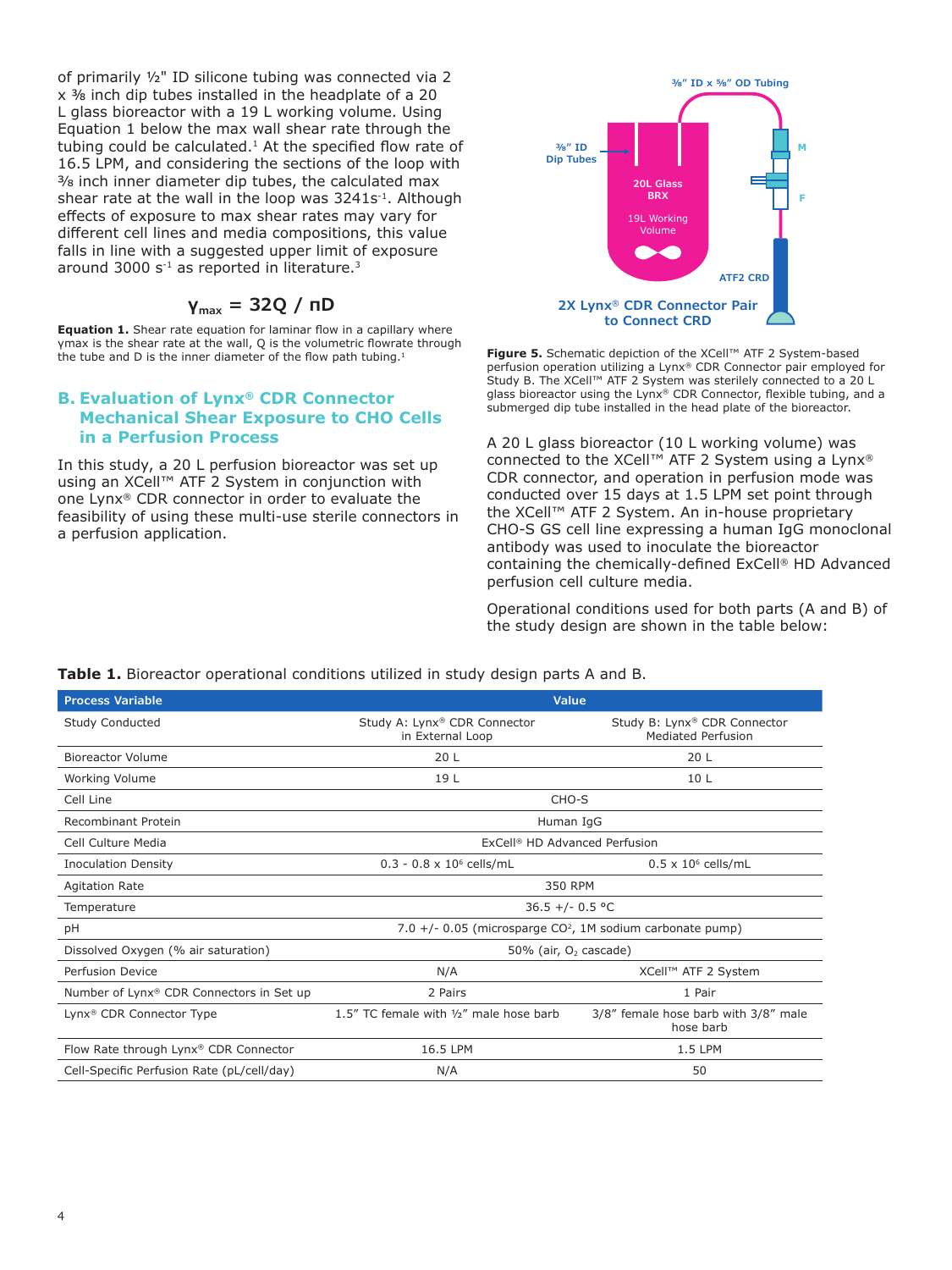At various intervals, aseptic cell samples were collected from the bioreactors used in each study. Trypan bluemediated automated cell counting was employed to determine cell density concentrations and cell viability. In addition, extracellular LDH concentrations on sample supernatants were determined using a Roche® Cedex BioHT metabolite analyzer, as per manufacturer instructions. In addition to regular bioreactor sampling, the Lynx® CDR connector used in Study B was repeatedly actuated (disconnected and reconnected) over several days during the study to evaluate if the connector reconnection maintained sterility of the experimental system.

#### **Results**

#### **A. Study A - Evaluation of Mechanical Shear Exposure to CHO Cells in a Flow Loop**

A 20 L bioreactor utilized in this study was inoculated with  $0.75 \times 10^6$  cells/mL and operated based on the parameters described in Table 1. An external aseptic tubing loop employing Levitronix® pump assembly was employed to test how the cells would respond to repeated shear exposure within the Lynx® CDR connector. The same tubing assembly lacking a Lynx® CDR connector (but maintaining the same overall tubing length) served as an experimental control for cell shear that resulted solely from exposure to the external loop and pump alone.

The bioreactor was inoculated in a batch mode of operation over the course of 3 to 4 days to assess whether the cells were negatively impacted by exposure to the shear present in the experimental system. As shown in Figure 6, the viable cell density between the experimental and control studies were negligibly different.

Similarly, the cell doubling time was consistent amongst the two experimental conditions that were evaluated, and with previously established growth rates reported for CHO cells used in recombinant protein production. The doubling time comparison is shown in Figure 7.

Perhaps not surprisingly, the cell viability profiles between the two cell shear studies were very similar as well (shown in Figure 8), as were the LDH profiles reported in Figure 9. These cumulative results suggest that the presence of two connected Lynx® CDR ½" male and 1.5" TC female connectors do not contribute significant cell shear to the CHO cell culture used in the study with fluid path flow rates up to 16.5 LPM. Note, because the flow rates achieved in this study were more typical of a 200 L perfusion bioreactor, yet the study was conducted with only a 19 L working volume, the rate at which cells were exposed to the inner flow path of the connecters resulted in an exaggerated exposure frequency. The cell culture performance remained comparable to the control condition despite this worst-case exposure frequency, further supporting the feasibility of using the Lynx® CDR connector in the perfusion application.



Figure 6. Cell growth curves for control (blue lines) and Lynx® CDR connector-containing (pink lines) fluid streams. Viable cell densities were measured daily. Because the inoculation density in the CDRcontaining fluid stream trial was significantly higher than that of the control condition, the process duration parameter was normalized to allow the data set to be compared more easily. To normalize the data, instead of using a duration time "zero" for the Lynx® CDR connectorcontaining fluid stream at inoculation, the duration value assigned was instead matched with the duration value of the control condition at the corresponding VCD.



**Figure 7.** Cell doubling times for control (blue lines) and CDRcontaining (pink lines) fluid streams. Because the inoculation density in the CDR-containing fluid stream trial was significantly higher than that of the control condition, the process duration parameter was normalized to allow the data set to be compared more easily. To normalize the data, instead of using a duration time "zero" for the CDR-containing fluid stream at inoculation, the duration value assigned was instead matched with the duration value of the control condition at the corresponding VCD.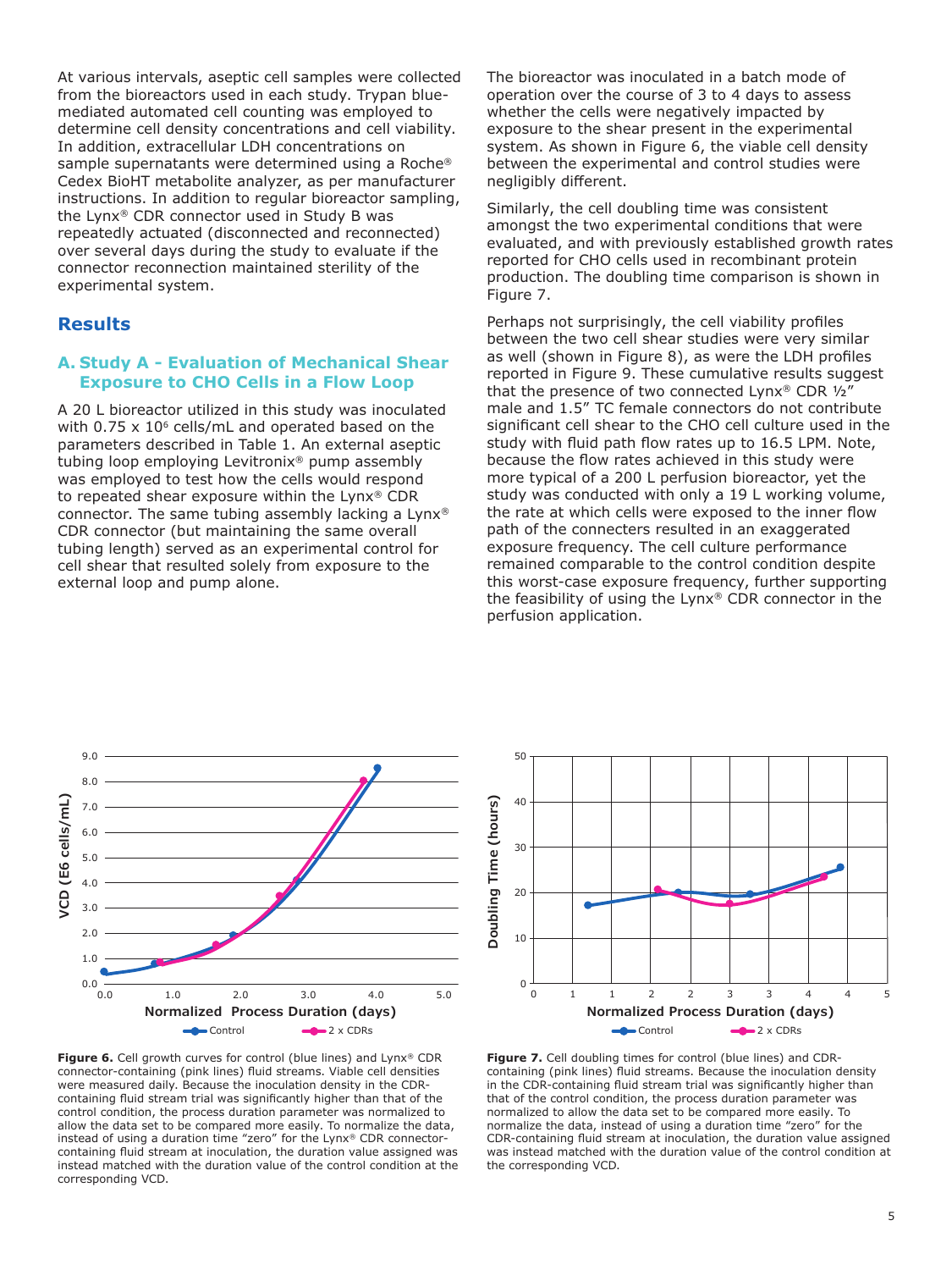

Figure 8. Cell viability curves for the cell-containing control (blue lines) and Lynx® CDR connector-containing (pink lines) fluid streams. Because the inoculation density in the CDR-containing fluid stream trial was significantly higher than that of the control condition, the process duration parameter was normalized to allow the data set to be compared more easily. To normalize the data, instead of using a duration time "zero" for the Lynx® CDR connector-containing fluid stream at inoculation, the duration value assigned was instead matched with the duration value of the control condition at the corresponding VCD.

#### **B. Study B - Evaluation of Lynx® CDR Connector Mechanical Shear Exposure to CHO Cells in a Perfusion Process**

A 20 L (10 L working volume) bioreactor utilized (studies leveraged as historical data controls were inoculated at approximately  $0.37 \times 10^6$  cells/mL) in this study was inoculated with 0.5x10<sup>6</sup> cells/mL and operated based on the parameters described in Table 1. The XCell™ ATF 2 System was connected to the bioreactor by a Lynx® CDR connector. This set up was employed to test how the cells would respond to repeated shear exposure in a de facto small-scale perfusion application utilizing the Lynx® CDR connector.

The perfusion culture progressed until the viable cell density reached approximately  $60 \times 10^6$  cells/ mL, after which a constant, manual cell bleed was initiated to maintain the cell mass at approximately this cell density level over the remaining course of the experiment was initiated to maintain the cell mass at approximately 50  $\times$  10<sup>6</sup> viable cell/mL for the the next several days of the experiment. In addition, repeated actuations (2 per day) of the Lynx® CDR connector were performed on study days 9, 10 and 11 (shown by arrows in Figure 10), in order to evaluate if the cell-containing fluid stream would remain both aseptic as well as closed (i.e. no fluid leaks) after repeated reconnections of the connector. The flow rate of the XCell™ ATF 2 System diaphragm pump was re-initiated between each Lynx® CDR connector actuation.

Figure 10 demonstrates that a perfusion process was achieved and successfully maintained at the target cell



**Figure 9.** Lactate dehydrogenase (LDH) curves for control (blue lines) and Lynx® CDR connector-containing (pink lines) cell-containing fluid streams.

density over most of the study duration. Cell bleeds were initiated on study day 7 in order to maintain the bioreactor cell density at approximately 50  $\times$  10 $^{\circ}$ cells/ml, although some variability in maintaining this cell density targets were observed around study days 12 to 13, due to variability in the manual cell bleed procedure. In addition, cell bleeds were stopped between days 14 and 15 in order to confirm that the cells were still in the exponential growth phase and that the Lynx® CDR connector could support high cell densities (i.e.  $80 \times 10^6$  cells/ml). Both the uptick in growth once the cell bleed was discontinued and the consistent maintenance of culture viability levels close to 100% over the duration of the study suggests that the presence of the Lynx® CDR connector did not negatively impact the effectiveness of the perfusion process.

In addition to maintaining high cell viabilities over the perfusion study, comparison of cell doubling times between XCell™ ATF 2 system-mediated perfusion studies (in the presence or absence of a Lynx® CDR connector) revealed no significant differences over a wide range of cell densities. These observations are shown in Figure 11. The reported doubling times in this graph were plotted until cell bleeds were implemented in the exponential phase of cell growth to maintain cell densities within the desired cell density range. The control in this case refers to a historical perfusion process with the same cell line, media and general bioreactor conditions where the XCell™ ATF 2 System was connected using a tube welder.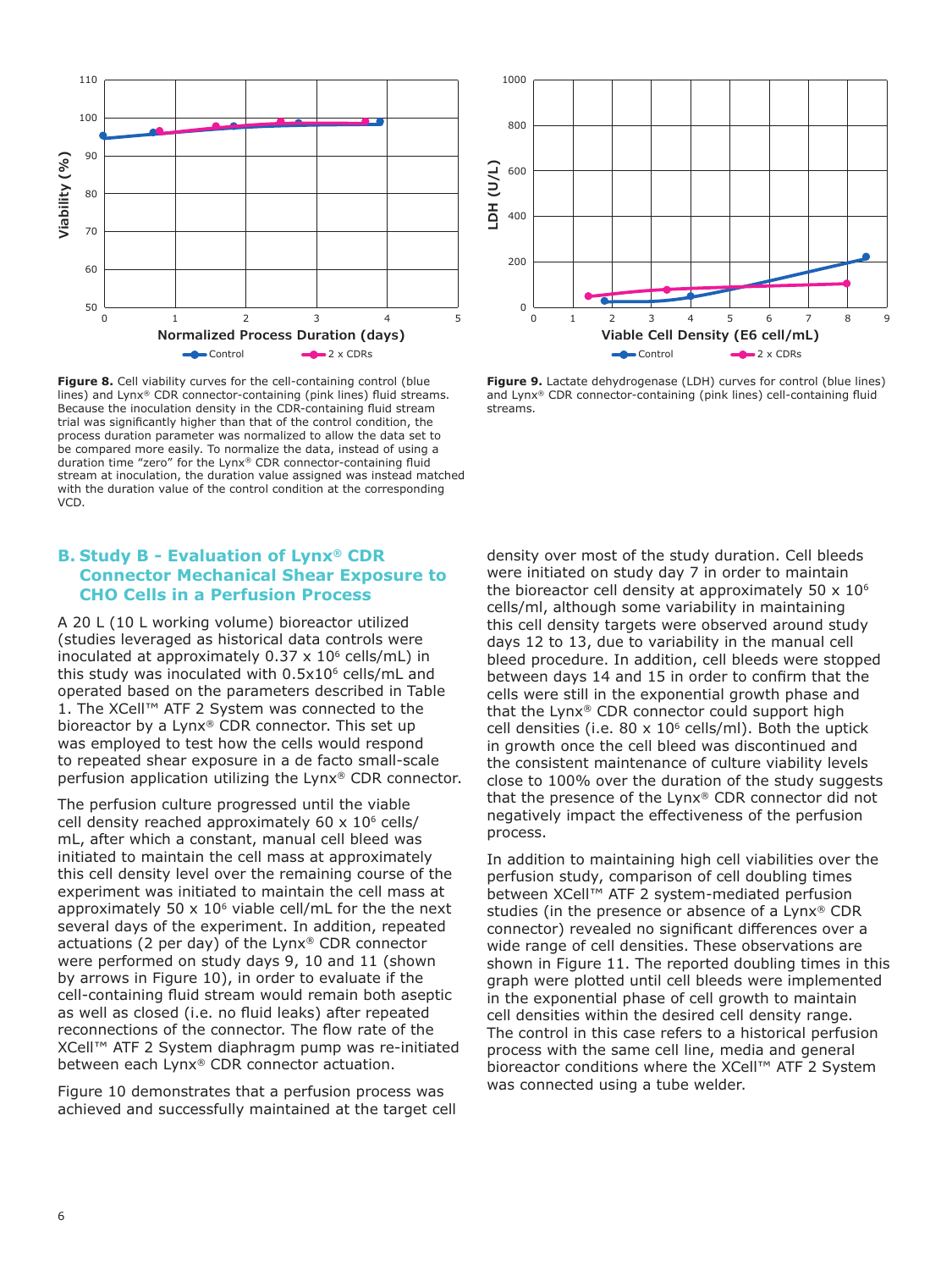

**Figure 10.** Cell growth (blue lines) and viability curves (pink lines) for an XCell™ ATF 2 System-mediated perfusion process utilizing a Lynx® CDR Connector pair connection of the CRD to the bioreactor. Vertical arrows on study days 7, 8, and 9 indicate where the Lynx® CDR connector was disconnected and reconnected during the perfusion process.

Figure 12 summarizes the levels of LDH measured in XCell™ ATF 2 System-mediated perfusion studies conducted in the presence or absence of a Lynx® CDR connector. One Lynx® CDR connector facilitatedperfusion study was compared to two historical control studies lacking the connector in the perfusion set up (the second independent control was added as an additional reference point to demonstrate experimental consistency in the test system). In all instances, the levels of LDH trended upwards at similar rates over the duration of the study as the cell densities increased. In addition, the total amount of LDH detected in all experimental conditions did not differ significantly. These results further support that the presence of the Lynx® CDR connector in a perfusion bioreactor assembly did not contribute significantly to cell shear *per se*.



**Figure 12.** Lactate dehydrogenase (LDH) levels reported as a function of viable cell density in the presence (light blue points) or absence (dark blue and pink points) of a Lynx® CDR Connector pair in the cell-containing fluid path. The data from the two control studies (dark blue and pink points) shown here were generated in two independent experiments.



**Figure 11.** Doubling times for an XCell™ ATF 2 System-mediated perfusion process in the presence (pink lines) or absence (blue lines) of a Lynx® CDR Connector pair in the cell-containing fluid path between the bioreactor and CRD.

Lastly, the impact of the presence of the Lynx® CDR connector on sieving of the cell retention device (i.e. the XCell™ ATF 2 System filter assembly) was evaluated (Figure 13). Sieving was calculated as the percentage of recombinant product present in the perfusate versus that present in the contents of the bioreactor (i.e. the retentate). While sieving progressively decreased over the duration of the perfusion studies (presumably due to XCell™ ATF 2 System filter fouling), differences in the extent of sieving between the Lynx® CDR connector study and control study were negligible. This observation further supports that there were minimal operational differences in the perfusion process regardless of whether a connector was used.



**Figure 13.** Sieving profiles of an XCell™ ATF 2 System-mediated perfusion process in the presence (pink lines) or absence (blue lines) of a Lynx® CDR Connector pair in the cell-containing fluid path. Sieving percentage is reported as a function of the Lynx® CDR connector filter throughput (total L/m<sup>2</sup>).